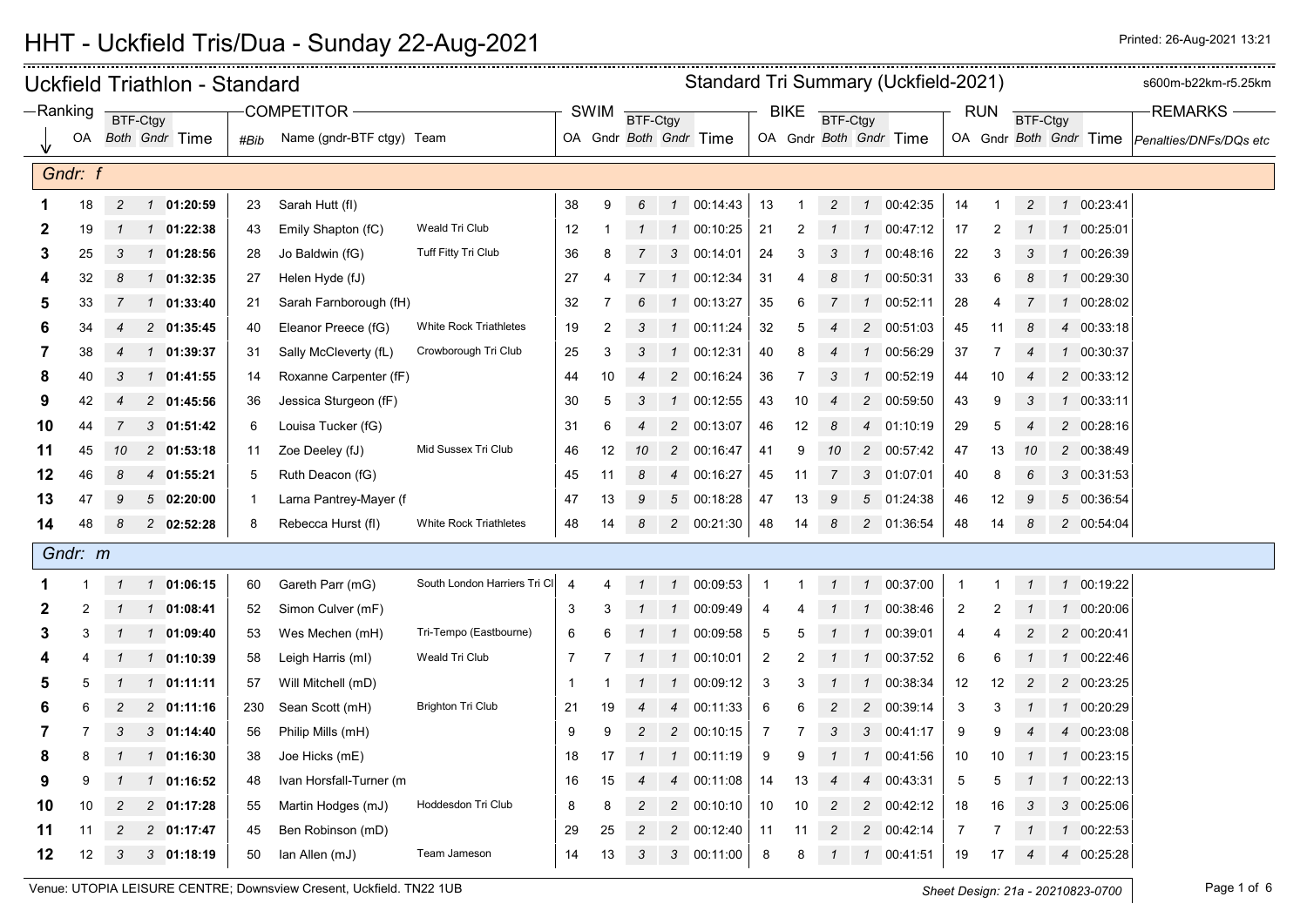| Standard Tri Summary (Uckfield-2021)<br>Uckfield Triathlon - Standard<br>—Ranking<br><b>COMPETITOR</b><br><b>SWIM</b><br><b>BIKE</b><br><b>RUN</b> |         |                             |                               |              |                |                                               |                           |    |    |                |                                  |                        |    | s600m-b22km-r5.25km |              |                |                        |    |            |                 |            |                                               |
|----------------------------------------------------------------------------------------------------------------------------------------------------|---------|-----------------------------|-------------------------------|--------------|----------------|-----------------------------------------------|---------------------------|----|----|----------------|----------------------------------|------------------------|----|---------------------|--------------|----------------|------------------------|----|------------|-----------------|------------|-----------------------------------------------|
|                                                                                                                                                    |         |                             | BTF-Ctgy                      |              |                |                                               |                           |    |    | BTF-Ctgy       |                                  |                        |    |                     | BTF-Ctgy     |                |                        |    |            | <b>BTF-Ctgy</b> |            | <b>REMARKS</b>                                |
|                                                                                                                                                    | OA      |                             | Both Gndr Time                |              | #Bib           | Name (gndr-BTF ctgy) Team                     |                           |    |    |                |                                  | OA Gndr Both Gndr Time |    |                     |              |                | OA Gndr Both Gndr Time |    |            |                 |            | OA Gndr Both Gndr Time Penalties/DNFs/DQs etc |
| 13                                                                                                                                                 | 13      | $\mathcal{I}$               |                               | 1 01:18:52   | 51             | Malcolm Hughes (mL)                           | Brighton Phoenix Tri Club | 11 | 11 | $\mathcal I$   |                                  | 1 00:10:20             | 15 | 14                  | $\mathbf{1}$ | $\mathcal I$   | 00:43:56               | 16 | 15         | $\overline{2}$  | 2 00:24:36 |                                               |
| 14                                                                                                                                                 | 14      |                             |                               | 4 01:18:55   | 54             | Nick Ripley (mJ)                              | Team Jameson              | 2  | 2  |                | $\mathcal I$                     | 00:09:31               | 12 | 12                  | 3            | 3              | 00:42:33               | 24 | 21         | 6               | 6 00:26:51 |                                               |
| 15                                                                                                                                                 | 15      |                             |                               | 2 01:19:04   | 42             | Daniel Lewis (mG)                             |                           | 5  | 5  | 2              | $\overline{2}$                   | 00:09:55               | 20 | 19                  | 2            | $\overline{c}$ | 00:45:49               | 11 | 11         | 2               | 2 00:23:20 |                                               |
| 16                                                                                                                                                 | 16      |                             | 4                             | 01:20:31     | -7             | Simeon Wishlade (mH)                          |                           | 24 | 22 | 5              | $5^{\circ}$                      | 00:12:04               | 19 | 18                  |              | $\overline{4}$ | 00:45:29               | 8  | 8          | 3               | 3 00:22:58 |                                               |
| 17                                                                                                                                                 | 17      |                             |                               | 2 01:20:53   | 39             | Nick Care (mL)                                | Horsham Tri Club          | 28 | 24 |                |                                  | 3 00:12:39             | 16 | 15                  | 2            | $\overline{c}$ | 00:44:37               | 13 | 13         |                 | 1 00:23:37 |                                               |
| 18                                                                                                                                                 | 20      | 3                           |                               | 2 01:23:38   | 33             | lan Walker (ml)                               |                           | 17 | 16 | 3              | 3                                | 00:11:17               | 17 | 16                  | 3            | $\overline{c}$ | 00:45:09               | 26 | 23         |                 | 3 00:27:12 |                                               |
| 19                                                                                                                                                 | 21      | 4                           |                               | 301:24:44    | 46             | Mark Bailey (ml)                              |                           | 10 | 10 | 2              | $\overline{2}$                   | 00:10:17               | 24 | 22                  | 5            | $\overline{4}$ | 00:48:16               | 21 | 19         | 3               | 2 00:26:11 |                                               |
| 20                                                                                                                                                 | 22      | 5                           |                               | 501:25:16    | 22             | lan Shapton (mJ)                              |                           | 42 | 33 | 9              |                                  | 8 00:15:37             | 18 | -17                 | 5            | 5              | 00:45:13               | 15 | 14         | 2               | 2 00:24:26 |                                               |
| 21                                                                                                                                                 | 23      | 5                           | 5                             | 01:27:49     | 47             | Neil McInnes (mH)                             |                           | 13 | 12 | 3              | 3                                | 00:10:38               | 34 | 29                  | 6            | 6              | 00:51:34               | 20 | 18         | 5               | 5 00:25:37 |                                               |
| 22                                                                                                                                                 | 24      | 6                           |                               | $6$ 01:28:14 | 44             | Jon Clark (mJ)                                | Mid Sussex Tri Club       | 23 | 21 | 6              | 6                                | 00:11:57               | 29 | 26                  | 6            | 6              | 00:49:36               | 23 | 20         | 5               | 5 00:26:41 |                                               |
| 23                                                                                                                                                 | 26      | 3                           |                               | $3$ 01:29:29 | 49             | Simon Gould (mL)                              | Team Jameson              | 15 | 14 | 2              | $\overline{2}$                   | 00:11:07               | 27 | 24                  | 3            | 3              | 00:48:44               | 34 | 28         | 3               | 3 00:29:38 |                                               |
| 24                                                                                                                                                 | 27      |                             | $\overline{7}$                | 01:29:36     | 32             | Lee Percy (mJ)                                |                           | 20 | 18 | 5              | $5^{\circ}$                      | 00:11:26               | 30 | 27                  |              | 7              | 00:49:37               | 30 | 25         |                 | 7 00:28:33 |                                               |
| 25                                                                                                                                                 | 28      | 5                           | 4                             | 01:30:10     | 17             | Christian Jarvest (ml)                        |                           | 37 | 29 | 5              | $5^{\circ}$                      | 00:14:27               | 26 | 23                  | 6            | 5              | 00:48:24               | 27 | 24         | 5               | 4 00:27:19 |                                               |
| 26                                                                                                                                                 | 29      | 6                           |                               | 501:30:28    | 26             | Richard Barker (ml)                           |                           | 26 | 23 |                | $\overline{4}$                   | 00:12:33               | 22 | 20                  |              | 3              | 00:47:42               | 35 | 29         |                 | 6 00:30:13 |                                               |
| 27                                                                                                                                                 | 30      | 2                           |                               | $2$ 01:31:05 | 35             | Thomas Scrase (mF)                            |                           | 22 | 20 | 2              | $\overline{2}$                   | 00:11:56               | 23 | 21                  | 2            | $\overline{c}$ | 00:48:10               | 38 | 31         | 2               | 2 00:30:59 |                                               |
| 28                                                                                                                                                 | 31      | 6                           |                               | $6$ 01:31:23 | 9              | Tom McGourty (mH)                             |                           | 40 | 31 |                |                                  | 6 00:15:28             | 28 | 25                  | 5            | 5              | 00:49:00               | 25 | 22         | 6               | 6 00:26:55 |                                               |
| 29                                                                                                                                                 | 35      |                             |                               | 01:37:58     | 19             | Richard Nainby (mK)                           | East Grinstead Tri Club   | 43 | 34 | 2              |                                  | 2 00:15:38             | 33 | 28                  |              |                | 00:51:18               | 39 | 32         | 2               | 2 00:31:02 |                                               |
| 30                                                                                                                                                 | 36      | 5                           | 3                             | 01:38:10     | $\overline{2}$ | Martin Forsyth (mG)                           |                           | 35 | 28 | 6              | $\overline{4}$                   | 00:13:57               | 39 | 32                  | 5            | 3              | 00:55:15               | 32 | 27         | 5               | 3 00:28:58 |                                               |
| 31                                                                                                                                                 | 37      | 2                           |                               | 2 01:39:05   | 24             | Bruce Martin (mK)                             |                           | 39 | 30 |                | $\mathcal I$                     | 00:14:53               | 38 | 31                  | 2            | $\overline{2}$ | 00:53:56               | 36 | 30         |                 | 1 00:30:16 |                                               |
| 32                                                                                                                                                 | 39      | 9                           |                               | 8 01:40:29   | 30             | Mike Parker (mJ)                              |                           | 34 | 27 |                | $\overline{7}$                   | 00:13:37               | 37 | 30                  | 9            | 8              | 00:53:45               | 42 | 34         | 9               | 8 00:33:07 |                                               |
| 33                                                                                                                                                 | 41      | 6                           | 4                             | 01:43:59     | 20             | Stephen Young (mG)                            |                           | 32 | 26 | 5              | 3                                | 00:13:27               | 42 | 33                  | 6            | $\overline{4}$ | 00:58:30               | 41 | 33         | 7               | 4 00:32:02 |                                               |
| 34                                                                                                                                                 | 43      |                             |                               | $6$ 01:50:42 | 10             | Royston Higgins (ml)                          |                           | 40 | 31 |                | 6                                | 00:15:28               | 44 | 34                  |              | 6              | 01:06:25               | 31 | 26         | 6               | 5 00:28:49 |                                               |
|                                                                                                                                                    |         |                             |                               | 01:27:47     | 37             | Jonathan Hunot (mG)                           |                           |    |    |                |                                  | 00:13:20               |    |                     |              |                | 00:49:41               |    |            |                 |            | - 00:24:46 Puncture                           |
|                                                                                                                                                    |         |                             |                               |              |                |                                               |                           |    |    |                | Sprt Tri Summary (Uckfield-2021) |                        |    |                     |              |                | s400m-b16.5km-r3.5km   |    |            |                 |            |                                               |
| -Ranking                                                                                                                                           |         | Uckfield Triathlon - Sprint |                               |              |                | COMPETITOR -                                  |                           |    |    |                |                                  |                        |    | BIKE                |              |                |                        |    | <b>RUN</b> |                 |            | REMARKS —                                     |
|                                                                                                                                                    |         |                             | BTF-Ctgy<br>OA Both Gndr Time |              | #Bib           | Name (gndr-BTF ctgy) Team                     |                           |    |    | SWIM BTF-Ctgy  |                                  | OA Gndr Both Gndr Time |    |                     | BTF-Ctgy     |                | OA Gndr Both Gndr Time |    |            | <b>BTF-Ctgy</b> |            | OA Gndr Both Gndr Time Penalties/DNFs/DQs etc |
|                                                                                                                                                    |         |                             |                               |              |                |                                               |                           |    |    |                |                                  |                        |    |                     |              |                |                        |    |            |                 |            |                                               |
|                                                                                                                                                    | Gndr: f |                             |                               |              |                |                                               |                           |    |    |                |                                  |                        |    |                     |              |                |                        |    |            |                 |            |                                               |
|                                                                                                                                                    | 14      |                             |                               |              | 96             | Jacqui Hemsley-Lane (f Tri-Tempo (Eastbourne) |                           | 16 | 5  | 7 <sup>7</sup> |                                  | 2 00:08:57             | 14 | $\overline{1}$      |              |                | 7  1  00:36:55         | 13 | 4          | 6               | 2 00:17:25 |                                               |

Venue: UTOPIA LEISURE CENTRE; Downsview Cresent, Uckfield. TN22 1UB **Sheet Design: 21a - 20210823-0700** Page 2 of 6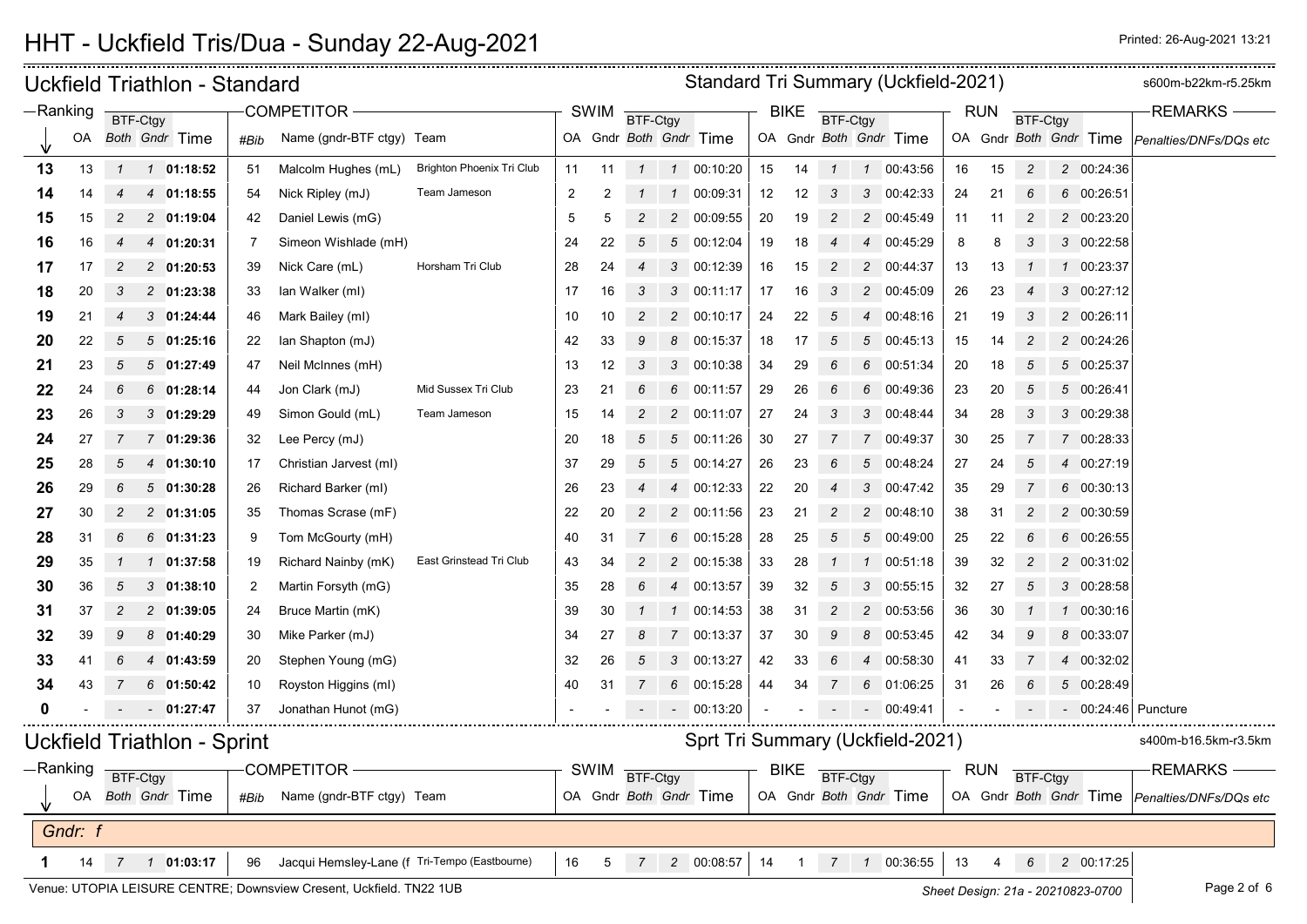<del>. . . . . . . . . . . . . . . .</del>

|              |         |                | <b>Uckfield Triathlon - Sprint</b> | Sprt Tri Summary (Uckfield-2021) |                           |                              |                         |                |                 |                |                        |                |                |                  |                |                        | s400m-b16.5km-r3.5km |            |                 |              |                        |                        |
|--------------|---------|----------------|------------------------------------|----------------------------------|---------------------------|------------------------------|-------------------------|----------------|-----------------|----------------|------------------------|----------------|----------------|------------------|----------------|------------------------|----------------------|------------|-----------------|--------------|------------------------|------------------------|
| -Ranking     |         |                | BTF-Ctgy                           |                                  | COMPETITOR -              |                              |                         | <b>SWIM</b>    | <b>BTF-Ctgy</b> |                |                        |                | <b>BIKE</b>    | BTF-Ctgy         |                |                        |                      | <b>RUN</b> | <b>BTF-Ctgy</b> |              |                        | <b>REMARKS</b>         |
|              | OA      |                | Both Gndr Time                     | #Bib                             | Name (gndr-BTF ctgy) Team |                              |                         |                |                 |                | OA Gndr Both Gndr Time |                |                |                  |                | OA Gndr Both Gndr Time |                      |            |                 |              | OA Gndr Both Gndr Time | Penalties/DNFs/DQs etc |
| $\mathbf{2}$ | 15      | 8              | 2 01:04:20                         | 76                               | Anne Marie Smith (fl)     | South London Harriers Tri CI | 27                      | 10             | 9               | $\mathbf{3}$   | 00:10:18               | 15             | $\overline{2}$ | 8                |                | 2 00:38:04             | 8                    |            | $\overline{4}$  |              | 1 00:15:58             |                        |
| 3            | 16      |                | 01:05:06<br>$\mathcal{I}$          | 74                               | Adele Boesinger (fF)      | South London Harriers Tri CI | 29                      | 11             | 3               | 3              | 00:10:22               | 16             | 3              |                  | $\mathbf{1}$   | 00:38:39               | 9                    | 2          |                 |              | 1 00:16:05             |                        |
| 4            | 18      | $\overline{c}$ | 1 01:07:06                         | 91                               | Lauren Martin (fD)        |                              | 8                       | $\overline{2}$ | $\overline{c}$  | $\mathcal{I}$  | 00:07:58               | 24             | 6              | $\overline{c}$   | $\mathcal I$   | 00:41:31               | 15                   | 5          |                 | $\mathcal I$ | 00:17:37               |                        |
| 5            | 20      | 2              | 2 01:09:38                         | 75                               | Mellissa Oliver (fF)      | South London Harriers Tri CI | 12                      | 4              |                 | $\mathcal{I}$  | 00:08:28               | 33             | 12             | 2                |                | 2 00:43:28             | 17                   | 6          | $\overline{c}$  |              | 2 00:17:42             |                        |
| 6            | 21      |                | 01:09:46<br>$\mathcal{I}$          | 179                              | Hannah Wilson (fE)        |                              | 5                       |                |                 | $\mathcal{I}$  | 00:07:30               | 21             | 4              |                  | $\mathcal I$   | 00:40:08               | 28                   | 10         |                 |              | 1 00:22:08             |                        |
| 7            | 22      | 3              | $2$ 01:10:10                       | 100                              | Naomi Insole (fD)         |                              | 19                      | 6              | 3               | $\overline{c}$ | 00:09:24               | 29             | 9              |                  | $\overline{c}$ | 00:42:48               | 19                   | -7         | 3               |              | 2 00:17:58             |                        |
| 8            | 25      | 9              | 301:11:58                          | 99                               | Jacky Franks (fl)         |                              | 11                      | 3              |                 | $\mathbf{1}$   | 00:08:18               | 22             | 5              | 9                | 3              | 00:40:54               | 33                   | 13         | 10              |              | 4 00:22:46             |                        |
| 9            | 27      | 3              | 01:13:56<br>$\mathcal{I}$          | 72                               | Christina McCarrick-Hu    |                              | 32                      | 13             | 3               | $\mathcal I$   | 00:11:02               | 35             | 13             | 3                | $\mathbf{1}$   | 00:46:33               | 11                   | 3          | 3               |              | 1 00:16:21             |                        |
| 10           | 30      | 2              | 01:14:53<br>$\mathcal{I}$          | 92                               | Vanessa Cruwys (fL)       |                              | 31                      | 12             | 3               | $\mathcal{I}$  | 00:10:54               | 25             |                | 3                |                | 00:41:48               | 29                   | 11         | 3               |              | 2 00:22:11             |                        |
| 11           | 31      | 10             | 4 01:15:02                         | 80                               | Sophie Garbo (fl)         | Tuff Fitty Tri Club          | 37                      | 15             | 10              | $\overline{4}$ | 00:13:24               | 27             | 8              | 10               | $\overline{4}$ | 00:42:30               | 21                   | 8          | 9               |              | 3 00:19:08             |                        |
| 12           | 32      | 3              | 2 01:16:37                         | 82                               | Christine Tait (fL)       | Crowborough Tri Club         | 36                      | 14             |                 | $\overline{c}$ | 00:12:59               | 30             | 10             | $\boldsymbol{4}$ | $\overline{c}$ | 00:42:58               | 27                   | 9          | $\overline{c}$  |              | 1 00:20:40             |                        |
| 13           | 34      | 3              | 01:17:34<br>$\mathcal{I}$          | 94                               | Deborah Gent (fK)         | Progressive Cycle Coaching   | 24                      | 8              |                 | $\mathbf{1}$   | 00:09:49               | 31             | 11             | 3                |                | 00:43:07               | 35                   | 14         | 3               |              | 1 00:24:38             |                        |
| 14           | 36      | 3              | 3 01:27:27                         | 77                               | Claire Cornhill (fF)      |                              | 25                      | 9              | $\overline{c}$  | $\overline{c}$ | 00:10:03               | 36             | 14             | 3                | 3              | 00:50:15               | 38                   | 16         | 3               |              | 3 00:27:09             |                        |
| 15           | 37      | 5              | 01:27:37<br>$\vert$                | 97                               | Julia Shorrocks (fJ)      |                              | 20                      | 7              | 3               | $\mathcal{I}$  | 00:09:31               | 39             | 17             | 5                |                | 00:55:45               | 31                   | 12         | 5               |              | 1 00:22:21             |                        |
| 16           | 38      | 11             | 501:40:29                          | 67                               | Rachael Bridgman (fl)     |                              | 38                      | 16             | 11              | $\sqrt{5}$     | 00:13:25               | 38             | 16             | 11               | 5              | 00:54:21               | 39                   | 17         | 11              |              | 5 00:32:43             |                        |
| 17           | 39      | $\overline{4}$ | 2 01:40:54                         | 93                               | Sonia Spurio (fH)         |                              | 40                      | 18             | 4               | $\overline{c}$ | 00:15:08               | 40             | 18             | $\overline{4}$   |                | 2 00:59:45             | 37                   | 15         | 4               |              | 2 00:26:01             |                        |
| 18           | 40      | $\overline{c}$ | 1 01:40:58                         | 66                               | Lesley Martin (fN)        |                              | 39                      | 17             | $\overline{c}$  |                | 1 00:13:54             | 37             | 15             | $\overline{2}$   |                | 1 00:54:19             | 40                   | 18         | $\overline{c}$  |              | 1 00:32:45             |                        |
|              | Gndr: m |                |                                    |                                  |                           |                              |                         |                |                 |                |                        |                |                |                  |                |                        |                      |            |                 |              |                        |                        |
| 1            |         | -1             | 00:48:52<br>$\mathcal{I}$          | 182                              | Evan Wilson (mD)          |                              | $\overline{\mathbf{c}}$ | 2              | $\mathcal I$    | $\mathcal{I}$  | 00:06:24               | $\sqrt{3}$     | 3              |                  | $\mathcal I$   | 00:29:47               | $\mathbf{1}$         |            | $\mathcal I$    |              | 1 00:12:41             |                        |
| 2            | 2       |                | 00:49:44<br>$\mathcal{I}$          | 81                               | Leigh Kingaby (mH)        |                              | 8                       |                | $\overline{c}$  | $\overline{2}$ | 00:07:58               | $\mathbf{1}$   |                |                  | $\mathcal{I}$  | 00:25:39               | 10                   | 8          | $\overline{c}$  |              | 2 00:16:07             |                        |
| 3            | 3       |                | 00:49:50<br>$\mathcal{I}$          | 184                              | Mark Yeoman (ml)          | Viceroys Triathlon Club      | $\mathbf{1}$            |                |                 | $\mathcal{I}$  | 00:05:53               | $\overline{2}$ | 2              |                  |                | 00:28:22               | $\overline{7}$       | 7          | 3               |              | 3 00:15:35             |                        |
|              |         | 2              | 00:51:36<br>$\overline{c}$         | 173                              | Dean Taylor (ml)          | Crowborough Tri Club         | 14                      | 10             | 5               | $\overline{4}$ | 00:08:38               | 4              |                | 2                | 2              | 00:29:52               | $\overline{c}$       | 2          |                 |              | 1 00:13:06             |                        |
| 5            | 5       | 3              | 300:52:23                          | 178                              | Steve Kemsley (ml)        |                              | 3                       | 3              | $\overline{c}$  | $\overline{c}$ | 00:07:07               | 5              | 5              | 3                | 3              | 00:30:01               | 5                    | 5          | 2               |              | 2 00:15:15             |                        |
| 6            | 6       | 2              | 2 00:53:30                         | 175                              | Daniel Quinn (mH)         | South London Harriers Tri CI | 6                       | 5              |                 | $\mathcal{I}$  | 00:07:34               | 7              |                | $\overline{c}$   | $\overline{c}$ | 00:32:37               | 3                    | 3          |                 |              | 1 00:13:19             |                        |
| 7            |         |                | 00:54:21<br>1                      | 177                              | Nathan Hunter (mJ)        | Tri-Tempo (Eastbourne)       | 4                       | 4              |                 | $\mathcal I$   | 00:07:27               | 6              | 6              |                  | $\mathcal I$   | 00:31:39               | 5                    | 5          |                 |              | 1 00:15:15             |                        |
| 8            |         |                | 00:57:02<br>1                      | 176                              | Mark Walker (mK)          | Brighton Phoenix AC & Tri    | 7                       |                |                 | $\mathcal I$   | 00:07:37               | 10             | 10             |                  |                | 00:34:12               | 4                    |            |                 |              | 1 00:15:13             |                        |
| 9            | 9       |                | 00:59:20<br>4                      | 180                              | Kevin Chapman (ml)        | Team Jameson                 | 15                      | 11             | 6               | 5              | 00:08:53               | 8              | 8              |                  |                | 00:32:38               | 18                   | 12         |                 |              | 5 00:17:49             |                        |
| 10           | 10      | 5              | 5<br>01:00:54                      | 98                               | Peter Longworth (ml)      | South London Harriers Tri CI | 10                      | 8              | 3               | 3              | 00:08:13               | 12             | 12             | 5                | 5              | 00:34:27               | 20                   | 13         | 8               |              | 6 00:18:14             |                        |

. . . . . . . . . . . . . . . . . . . .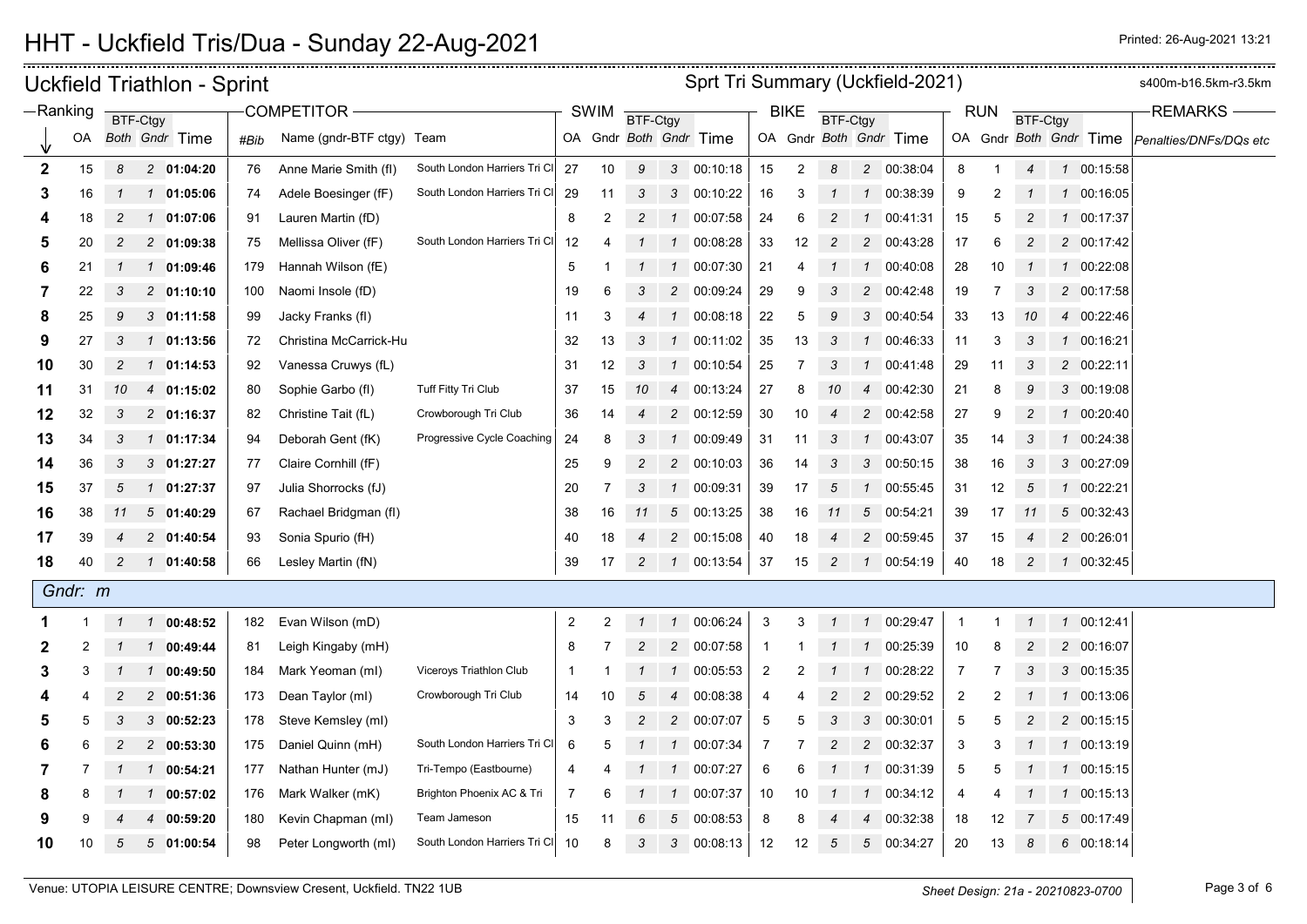| Sprt Tri Summary (Uckfield-2021)<br><b>Uckfield Triathlon - Sprint</b> |                               |                |                |                               |      |                           |                         |    |             |                |                |                        |                | s400m-b16.5km-r3.5km |                |                |                                      |                |            |                |               |                        |                                               |
|------------------------------------------------------------------------|-------------------------------|----------------|----------------|-------------------------------|------|---------------------------|-------------------------|----|-------------|----------------|----------------|------------------------|----------------|----------------------|----------------|----------------|--------------------------------------|----------------|------------|----------------|---------------|------------------------|-----------------------------------------------|
|                                                                        | $-Ranking$<br><b>BTF-Ctgy</b> |                | COMPETITOR-    |                               |      | SWIM                      | BTF-Ctgy                |    |             |                | <b>BIKE</b>    | <b>BTF-Ctgy</b>        |                |                      |                | <b>RUN</b>     | <b>BTF-Ctgy</b>                      |                |            | <b>REMARKS</b> |               |                        |                                               |
|                                                                        | OA                            |                |                | Both Gndr Time                | #Bib | Name (gndr-BTF ctgy) Team |                         |    |             |                |                | OA Gndr Both Gndr Time |                |                      |                |                | OA Gndr Both Gndr Time               |                |            |                |               | OA Gndr Both Gndr Time | Penalties/DNFs/DQs etc                        |
| 11                                                                     | 11                            | 6              |                | 6 01:01:28                    | 171  | Matthew Impey (ml)        | Medway Tri Club         | 17 | 12          | 8              |                | 6 00:09:17             | 13             | 13                   | 6              |                | 6 00:35:47                           | 12             | 9          | 5              |               | 4 00:16:24             |                                               |
| 12                                                                     | 12                            | $\mathcal{I}$  |                | $1 \quad 01:02:47$            | 86   | Kevin Burton (mM)         | Tri-Tempo (Eastbourne)  | 30 | 19          | $\mathcal{I}$  | $\overline{1}$ | 00:10:47               | 11             | 11                   |                | $\mathcal{I}$  | 00:34:26                             | 14             | 10         | $\mathcal I$   |               | 1 00:17:34             |                                               |
| 13                                                                     | 13                            | $\overline{c}$ |                | 2 01:03:01                    | 174  | Andrew Haste (mJ)         |                         | 22 | 15          | 5              | $\overline{4}$ | 00:09:38               | 9              | 9                    |                | $\overline{c}$ | 00:34:07                             | 22             | 14         | $\overline{c}$ |               | 2 00:19:16             |                                               |
| 14                                                                     | 17                            | $\mathcal{I}$  |                | 1 01:07:05                    | 87   | Nick Bowdery (mL)         |                         | 26 | 17          | $\overline{a}$ |                | 2 00:10:05             | 18             | 15                   | $\mathcal I$   |                | 1 00:39:19                           | 16             | 11         | $\mathcal I$   |               | 1 00:17:41             |                                               |
| 15                                                                     | 19                            | 3              |                | 301:07:57                     | 168  | Giles Kolter (mJ)         |                         | 13 | 9           | $\overline{c}$ |                | 2 00:08:37             | 20             | 17                   |                | $\overline{4}$ | 00:39:43                             | 24             | 16         | 3              |               | 3 00:19:37             |                                               |
| 16                                                                     | 23                            | 2              |                | 2 01:10:51                    | 70   | Steve Grundy (mK)         |                         | 18 | 13          | $\overline{c}$ | $\overline{2}$ | 00:09:22               | 17             | 14                   | $\overline{c}$ | $\overline{c}$ | 00:38:44                             | 32             | 20         | $\overline{c}$ |               | 2 00:22:45             |                                               |
| 17                                                                     | 24                            | 4              |                | 4 01:11:13                    | 65   | Will Johnston (mJ)        |                         | 21 | 14          |                |                | 3 00:09:33             | 19             | 16                   | 3              | 3              | 00:39:29                             | 29             | 19         |                |               | 4 00:22:11             |                                               |
| 18                                                                     | 26                            |                | $\mathcal{I}$  | 01:12:54                      | 79   | Stuart Longley (mG)       |                         | 28 | 18          |                | $\mathbf{1}$   | 00:10:20               | 32             | 21                   |                |                | 00:43:10                             | 23             | 15         |                | $\mathcal{I}$ | 00:19:24               |                                               |
| 19                                                                     | 28                            | $\overline{c}$ |                | 2 01:14:02                    | 89   | Richard Cave (mM)         | Tri-Tempo (Eastbourne)  | 33 | 20          | $\overline{c}$ | $\overline{2}$ | 00:11:12               | 28             | 20                   | $\mathcal{P}$  | $\overline{c}$ | 00:42:44                             | 26             | 18         | 2              |               | 2 00:20:06             |                                               |
| 20                                                                     | 29                            | $\mathcal{I}$  |                | 1 01:14:39                    | 71   | Paul Parkin (mN)          |                         | 35 | 22          |                |                | 1 00:12:56             | 26             | 19                   |                | $\mathbf{1}$   | 00:41:50                             | 25             | 17         |                |               | 1 00:19:53             |                                               |
| 21                                                                     | 33                            | 4              |                | 2 01:16:52                    | 85   | Nick Thorpe-Beeston (     | Tri-Tempo (Eastbourne)  | 23 | 16          |                | $\mathcal I$   | 00:09:40               | 23             | 18                   | 2              | $\overline{c}$ | 00:41:15                             | 36             | 22         |                |               | 2 00:25:57             |                                               |
| 22                                                                     | 35                            | 3              |                | $3$ 01:22:46                  | 69   | David Hoy (mM)            |                         | 34 | 21          | 3              | 3              | 00:12:29               | 34             | 22                   |                | 3              | 00:45:49                             | 34             | 21         | 3              |               | 3 00:24:28             |                                               |
|                                                                        |                               |                |                | Uckfield Triathlon - S/Sprint |      |                           |                         |    |             |                |                |                        |                |                      |                |                | S/Sprint Tri Summary (Uckfield-2021) |                |            |                |               |                        | s200m-b10.5km-r1.75km                         |
| $-Ranking$                                                             |                               |                | BTF-Ctgy       |                               |      | <b>COMPETITOR</b>         |                         |    | <b>SWIM</b> | BTF-Ctgy       |                |                        |                | <b>BIKE</b>          | BTF-Ctgy       |                |                                      |                | <b>RUN</b> | BTF-Ctgy       |               |                        | <b>REMARKS</b>                                |
|                                                                        | OA                            |                |                | Both Gndr Time                | #Bib | Name (gndr-BTF ctgy) Team |                         |    |             |                |                | OA Gndr Both Gndr Time |                |                      |                |                | OA Gndr Both Gndr Time               |                |            |                |               |                        | OA Gndr Both Gndr Time Penalties/DNFs/DQs etc |
|                                                                        | Gndr: f                       |                |                |                               |      |                           |                         |    |             |                |                |                        |                |                      |                |                |                                      |                |            |                |               |                        |                                               |
|                                                                        |                               |                |                | 1 1 00:39:35                  | 192  | Helen Key (fK)            |                         |    |             |                |                | 1 00:04:01             | -1             |                      |                |                | 1 00:25:18                           | $\overline{2}$ |            |                |               | 1 00:10:16             |                                               |
| 2                                                                      |                               |                | $\mathcal{I}$  | 00:49:12                      | 205  | Ann Townsend (fL)         |                         | 5  | 3           |                | $\mathcal I$   | 00:05:07               | 6              |                      |                | $\mathcal{I}$  | 00:32:42                             | 3              | 2          |                | $\mathcal{I}$ | 00:11:23               |                                               |
| 3                                                                      | 6                             | $\mathcal I$   |                | 1 00:50:00                    | 193  | Jules Haste (fl)          |                         | 5  | 3           |                | $\overline{1}$ | 00:05:07               | 4              |                      |                | $\mathcal{I}$  | 00:31:26                             | 8              |            |                |               | 1 00:13:27             |                                               |
|                                                                        |                               | 2              |                | 1 00:52:35                    | 204  | Lauren Robathan (fE)      |                         | 8  | 6           |                | $\overline{1}$ | 00:05:43               | 5              | 3                    |                | $\mathcal{I}$  | 00:31:51                             | 11             |            |                |               | 1 00:15:01             |                                               |
| 5                                                                      | 8                             | $\mathcal{I}$  | $\mathcal{I}$  | 00:52:38                      | 199  | Judith Pyett (fM)         | <b>Uckfield Runners</b> | 9  |             |                | $\mathcal{I}$  | 00:05:58               | 8              | 5                    |                | $\mathcal{I}$  | 00:34:20                             | $\overline{5}$ | 3          |                |               | 1 00:12:20             |                                               |
| 6                                                                      | 10                            | $\mathcal{I}$  | $\overline{1}$ | 00:55:25                      | 196  | Pam Hart (fN)             | Tri-Tempo (Eastbourne)  | 7  | 5           |                | $\overline{1}$ | 00:05:28               | 9              | 6                    |                | $\mathcal{I}$  | 00:35:05                             | 10             | 6          |                |               | 1 00:14:52             |                                               |
| 7                                                                      | 11                            |                |                | 1 00:56:48                    | 201  | Amy Piper-Harfield (fH)   |                         | 10 | 8           |                | $\overline{2}$ | 00:06:18               | 11             |                      |                | $\mathbf{1}$   | 00:35:53                             | 9              | 5          |                |               | 1 00:14:37             |                                               |
| 8                                                                      | 12 <sup>°</sup>               | $\overline{c}$ |                | $2$ 01:11:10                  | 203  | Carly Carden (fH)         |                         | 3  | 2           | $\mathcal{I}$  |                | 1 00:04:48             | 12             | 8                    | 2              |                | 2 00:50:05                           | 12             | 8          | $\overline{c}$ |               | 2 00:16:17             |                                               |
|                                                                        | Gndr: m                       |                |                |                               |      |                           |                         |    |             |                |                |                        |                |                      |                |                |                                      |                |            |                |               |                        |                                               |
|                                                                        |                               |                |                | 100:46:20                     | 200  | Lucas Holmes (mE)         |                         | 12 |             | $\overline{c}$ | $\mathbf{1}$   | 00:08:37               | 3              | 2                    |                | $\mathcal{I}$  | 00:29:39                             |                |            |                |               | 1 00:08:04             |                                               |
| 2                                                                      | 3                             | $\overline{c}$ |                | $1$ 00:46:22                  | 197  | Nigel Robathan (mK)       | Team New2tri            | 4  | 2           | $\overline{c}$ | $\mathbf{1}$   | 00:04:54               | $\overline{2}$ |                      | $\overline{c}$ |                | 1 00:28:48                           | 6              | 3          | $\overline{c}$ |               | 1 00:12:40             |                                               |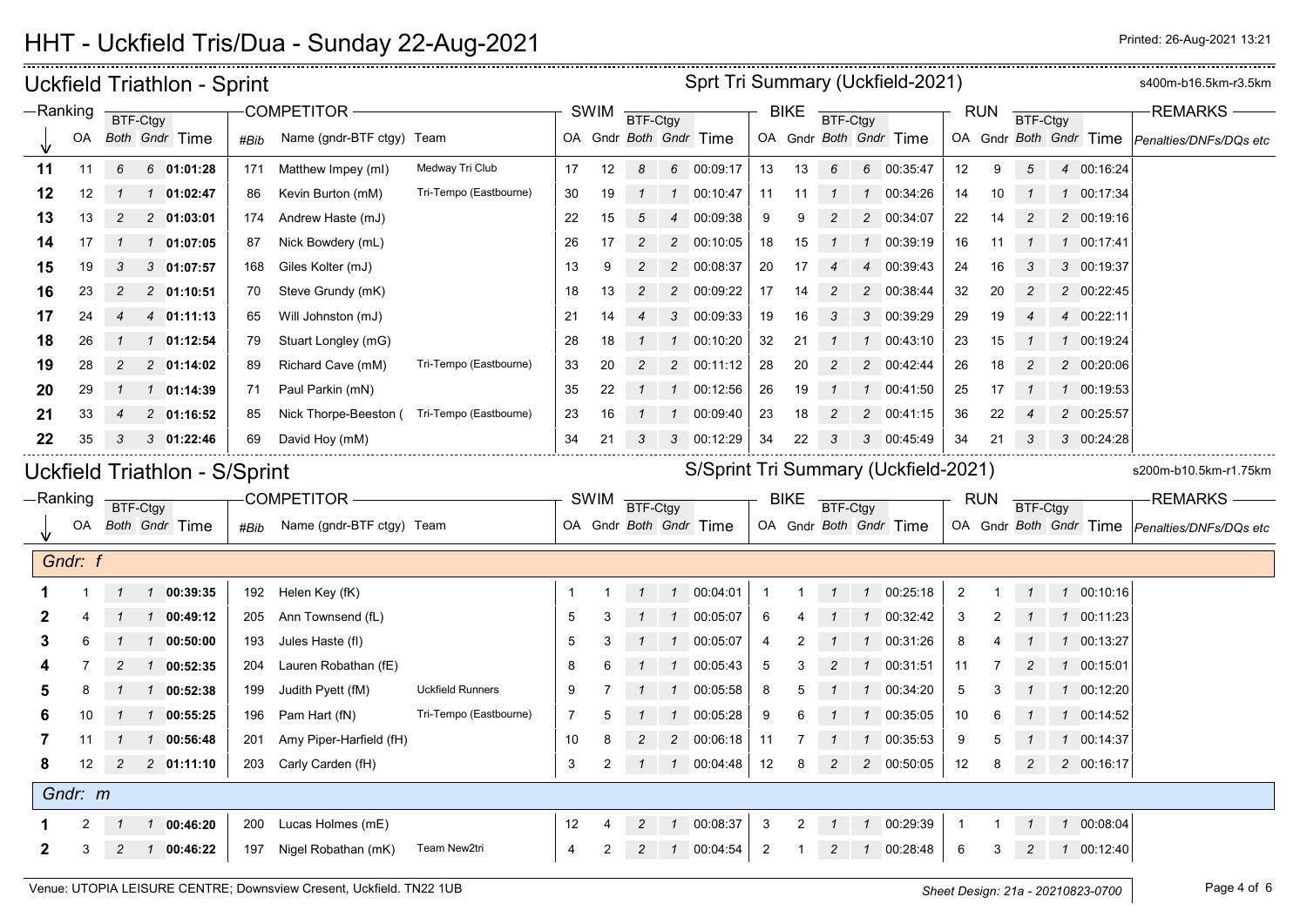|   |            |             |          | <b>Uckfield Triathlon - S/Sprint</b> |      |                                            | S/Sprint Tri Summary (Uckfield-2021) |                |                |               |              |                             |                |                |              |                |                                 |                |                |          | s200m-b10.5km-r1.75km |                |                                               |
|---|------------|-------------|----------|--------------------------------------|------|--------------------------------------------|--------------------------------------|----------------|----------------|---------------|--------------|-----------------------------|----------------|----------------|--------------|----------------|---------------------------------|----------------|----------------|----------|-----------------------|----------------|-----------------------------------------------|
|   | $-Ranking$ |             | BTF-Ctgy |                                      |      | COMPETITOR -                               |                                      |                |                | SWIM BTF-Ctgy |              |                             |                | <b>BIKE</b>    | BTF-Ctgy     |                |                                 |                | RUN            |          | BTF-Ctgy              |                | <b>REMARKS</b>                                |
|   | OA         |             |          | Both Gndr Time                       | #Bib | Name (gndr-BTF ctgy) Team                  |                                      |                |                |               |              | OA Gndr Both Gndr Time      |                |                |              |                | OA Gndr Both Gndr Time          |                |                |          |                       |                | OA Gndr Both Gndr Time Penalties/DNFs/DQs etc |
| 3 | 5          |             |          | 1 1 00:49:57                         | 206  | Thomas Hague (mF)                          |                                      | 2              | $\overline{1}$ |               |              | $1 \quad 1 \quad 00:04:46$  | $\overline{7}$ | $\mathbf{3}$   |              |                | $1 \quad 1 \quad 00:32:54$      | $\overline{4}$ | $\overline{2}$ |          |                       | 1 1 00:12:17   |                                               |
|   |            |             |          | $2 \t1 \t00:55:17$                   |      | 198 Steven Ward (mL)                       | <b>Uckfield Runners</b>              | 11             | 3              |               |              | 100:07:12                   | 10             | $\overline{4}$ |              |                | 2 1 00:35:08                    | 7              | 4              | 2        |                       | 100:12:57      |                                               |
|   |            |             |          |                                      |      | Uckfield Triathlon - Youth/Junior 15-19yrs |                                      |                |                |               |              |                             |                |                |              |                | Yth Tri Summary (Uckfield-2021) |                |                |          |                       |                | s400-b16.5km-r3.5km                           |
|   | —Ranking   |             | BTF-Ctgy |                                      |      | <b>COMPETITOR -</b>                        |                                      |                |                | SWIM BTF-Ctgy |              |                             |                | <b>BIKE</b>    | BTF-Ctgy     |                |                                 |                | <b>RUN</b>     | BTF-Ctgy |                       |                | <b>REMARKS-</b>                               |
|   |            |             |          | OA Both Gndr Time                    | #Bib | Name (gndr-BTF ctgy) Team                  |                                      |                |                |               |              | OA Gndr Both Gndr Time      |                |                |              |                | OA Gndr Both Gndr Time          |                |                |          |                       |                | OA Gndr Both Gndr Time Penalties/DNFs/DQs etc |
|   | Gndr: f    |             |          |                                      |      |                                            |                                      |                |                |               |              |                             |                |                |              |                |                                 |                |                |          |                       |                |                                               |
|   | 4          |             |          | 2  1  01:22:49                       |      | 185 Hannah Shorrocks (fB)                  |                                      | $\overline{4}$ | $\overline{1}$ |               |              | 2  1  00:09:05              | $\overline{4}$ | $\overline{1}$ |              |                | 2  1  00:53:09                  | $\overline{4}$ | $\mathbf{1}$   |          |                       | 2  1  00:20:35 |                                               |
|   | Gndr: m    |             |          |                                      |      |                                            |                                      |                |                |               |              |                             |                |                |              |                |                                 |                |                |          |                       |                |                                               |
|   |            |             |          | 1 1 00:48:56                         | 188  | Ethan Hunter (mC)                          | Tri-Tempo (Eastbourne)               |                |                |               |              | 1 00:06:09                  | $\overline{1}$ |                |              |                | 1 00:29:45                      | $\mathbf 1$    |                |          |                       | 1 00:13:02     |                                               |
| 2 | 2          |             |          | 1 00:51:45                           | 187  | Ewan Kemsley (mB)                          |                                      | 3              |                |               |              | 00:07:10                    | $\overline{2}$ | 2              |              | $\mathcal{I}$  | 00:30:38                        | $\overline{2}$ | 2              |          |                       | 1 00:13:57     |                                               |
|   |            |             |          | 1 00:52:40                           | 189  | Joshua Hall (mA)                           | <b>Tri-Sport Epping</b>              | 2              |                |               |              | 00:06:26                    | 3              |                |              |                | 1 00:31:34                      | 3              | 3              |          |                       | 1 00:14:40     |                                               |
|   |            |             |          | <b>Uckfield Duathlon</b>             |      |                                            |                                      |                |                |               |              | Dua Summary (Uckfield-2021) |                |                |              |                |                                 |                |                |          |                       |                |                                               |
|   |            |             |          |                                      |      |                                            |                                      |                |                |               |              |                             |                |                |              |                |                                 |                |                |          |                       |                | r3.5km-b16.5km-r1.75km                        |
|   | —Ranking   |             |          |                                      |      | <b>COMPETITOR</b>                          |                                      |                | <b>RUN</b>     |               |              |                             |                | <b>BIKE</b>    |              |                |                                 |                | <b>RUN</b>     |          |                       |                | <b>REMARKS</b>                                |
|   |            |             | BTF-Ctgy | OA Both Gndr Time                    | #Bib | Name (gndr-BTF ctgy) Team                  |                                      |                |                | BTF-Ctgy      |              | OA Gndr Both Gndr Time      |                |                | BTF-Ctgy     |                | OA Gndr Both Gndr Time          |                |                | BTF-Ctgy |                       |                | OA Gndr Both Gndr Time Penalties/DNFs/DQs etc |
|   | Gndr: f    |             |          |                                      |      |                                            |                                      |                |                |               |              |                             |                |                |              |                |                                 |                |                |          |                       |                |                                               |
|   | 10         | 2           |          | 1 00:56:35                           |      | 215 Erica Martin (fG)                      | <b>Brighton Phoenix Tri Club</b>     | 11             |                |               |              | 1 00:14:58                  | 10             |                |              |                | 1 00:34:09                      | 9              |                |          |                       | 1 00:07:28     |                                               |
|   | 13         | 3           |          | 2 01:08:08                           | 216  | Shelley Meyern (fG)                        |                                      | 12             | 2              | 3             |              | 2 00:16:37                  | 14             | 3              |              | $\overline{2}$ | 00:42:53                        | 11             | 2              |          |                       | 2 00:08:38     |                                               |
| 3 | 14         | $5^{\circ}$ |          | $1 \quad 01:09:02$                   | 214  | Georgia Carrick (fH)                       |                                      | 14             | 3              | 5             |              | 1 00:17:54                  | 13             | 2              | 5            | $\mathcal{I}$  | 00:42:00                        | 13             | 3              |          |                       | 1 00:09:08     |                                               |
|   | 15         |             |          | 1 01:18:07                           | 213  | Hiromi Tomita (fl)                         |                                      | 15             |                |               |              | 1 00:20:43                  | 15             |                |              | $\mathcal{I}$  | 00:46:22                        | 16             |                |          |                       | 1 00:11:02     |                                               |
|   | 16         |             |          | $1$ 01:24:08                         |      | 217 Hannah Martin (fE)                     |                                      | 16             | 5              |               | $\mathcal I$ | 00:20:46                    | 17             |                |              | $\mathcal I$   | 00:52:31                        | 15             |                |          |                       | 1 00:10:51     |                                               |
|   |            |             |          | $1$ 01:31:12                         | 209  | Sarah Cooper (fM)                          | Crowborough Tri Club                 | 17             |                |               |              | 00:25:50                    | 16             |                |              |                | 00:51:52                        | 17             |                |          |                       | 1 00:13:30     |                                               |
|   | 18         | 6           |          | 2 01:39:20                           |      | 211 Helen Gibb (fH)                        |                                      | 18             |                |               |              | 2 00:26:04                  | 18             |                |              |                | 2 00:56:13                      | 18             |                |          |                       | 2 00:17:03     |                                               |
|   | Gndr: m    |             |          |                                      |      |                                            |                                      |                |                |               |              |                             |                |                |              |                |                                 |                |                |          |                       |                |                                               |
|   |            |             |          | 1 00:46:43                           | 224  | Brad Hammonds (mD)                         |                                      |                |                |               |              | 1 00:12:10                  | $\overline{1}$ |                | $\mathbf{1}$ |                | 100:28:10                       |                |                |          |                       | 1 00:06:23     |                                               |